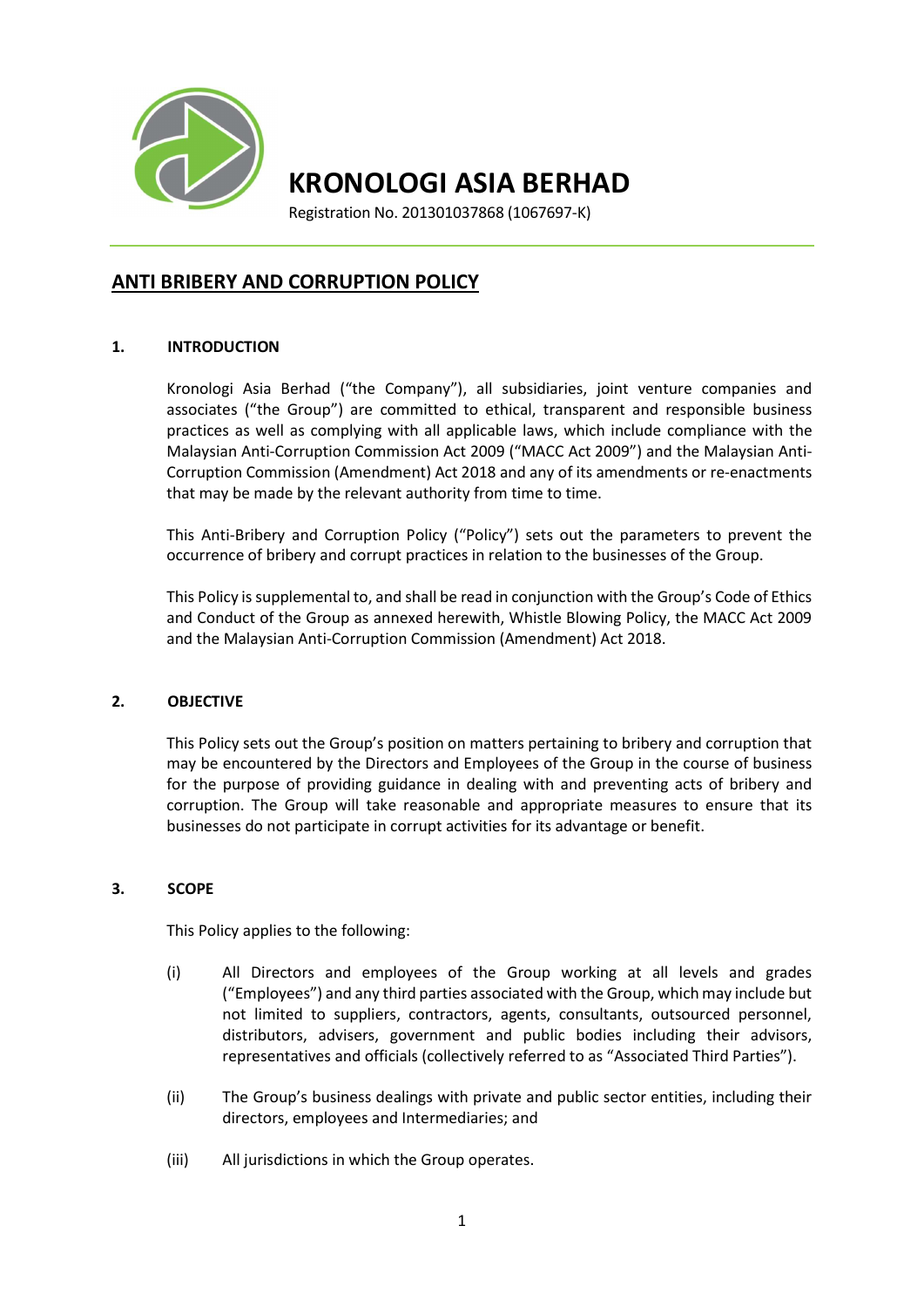For the purpose of this Policy:

- (a) Bribery means the act of giving or receiving something of value in exchange for some kind of influence or action in return, that the recipient would otherwise not offer;
- (b) Corruption means the act of soliciting, giving, accepting or receiving gratification, directly or indirectly, to/from a person in authority either in the form of money, services or valuable goods as an inducement or reward to or not to do an act in relation to the person's principal affairs – in short, corruption is essentially an abuse of entrusted power or position to obtain a personal gain or benefit; and
- (c) Gratification is defined in Section 3 of the MACC Act 2009 and includes money, donation, gift, loan, fee, reward, valuable security, property or interest in property, employment, appointment, release, forbearance, undertaking, promise, rebate, discount, services employment or contract of employment or services and agreement to give employment or render services in any capacity. The provision or receipt of gratification is not an offence unless it is done corruptly.

#### 4. ANTI-BRIBERY AND CORRUPTION STATEMENT

We take a zero-tolerance approach to corruption and bribery. We conduct all of our business in an honest and ethical manner. We are committed to acting professionally, fairly and with integrity in all our relationships and business dealings in accordance with our Code of Conduct and Ethics, and to implement and enforce effective system to counter bribery.

In the event of an investigation into corruption involving the Group, we shall ensure our full co-operation with the enforcement agencies and other competent authorities.

In the event of suspicious behaviour, allegations and/or investigations relating to bribery or corruption, the Group Human Resources ("HR") reserves the right to request the relevant Employee to declare information regarding the assets owned by them as deemed necessary.

The Employee who is found violating this Policy may be subjected to, but not limited to, disciplinary actions, suspension and/or termination, as well as potential criminal investigation and prosecution.

#### 5. SPONSORSHIPS, DONATIONS AND POLITICAL CONTRIBUTIONS

- (i) Donations and sponsorships may be permissible depending on the circumstances and should be made directly to an official entity and be capable of being publicly disclosed.
- (ii) Donations and sponsorships must not be made to influence business decisions or to cover up undue payments or bribery.
- (iii) The provisions relating to donations and sponsorships also apply to charitable support and donations, whether of in-kind services, knowledge, time, or direct financial contributions.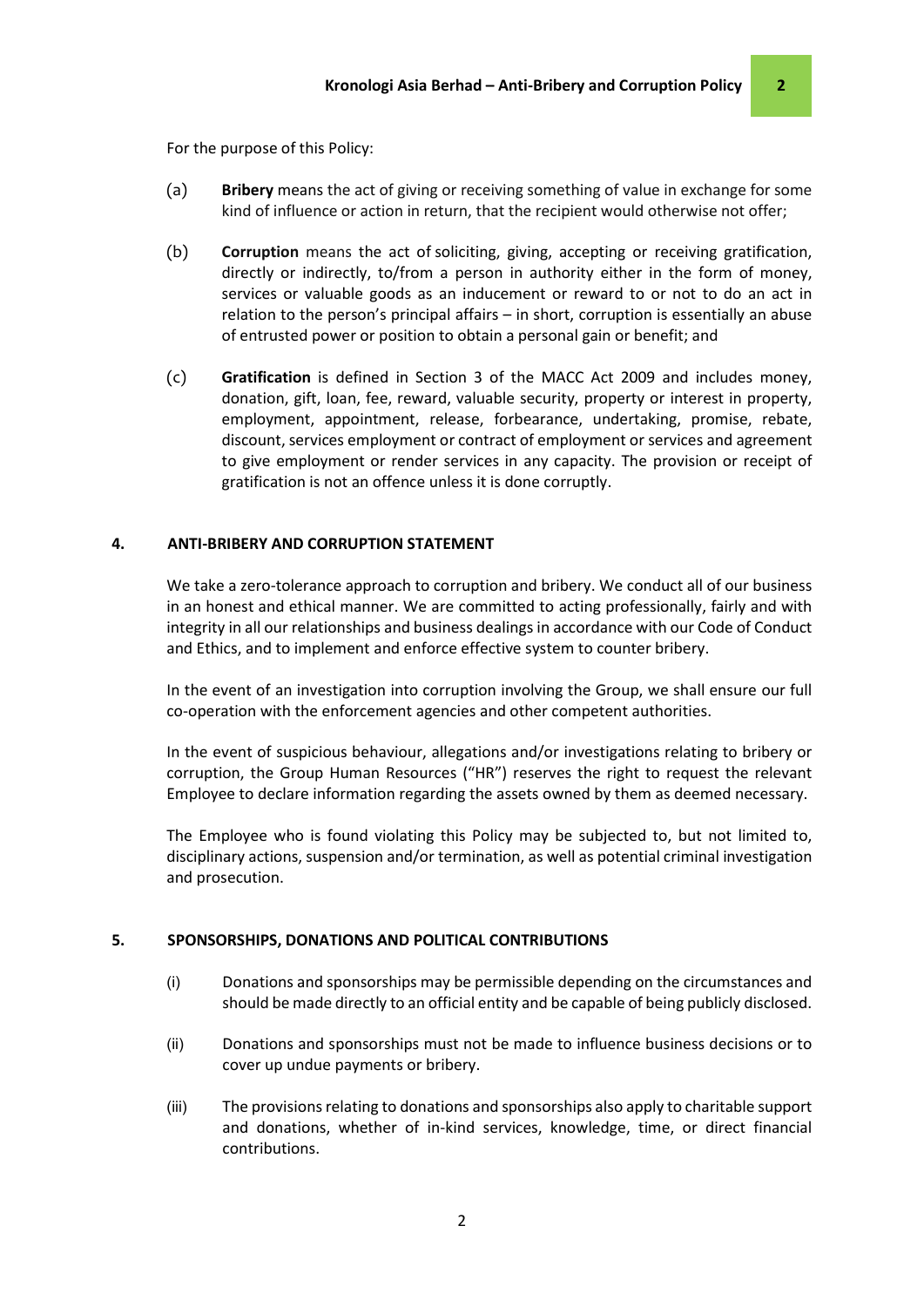- (iv) Subject to any prevailing law that govern political contribution, the Group may make lawful contribution to political parties or candidates.
- (v) All donations, sponsorship payments and political contributions must be accurately reflected in the Group's accounting books and records, be permitted by the applicable law and be capable of being publicly disclosed.
- (vi) Written or verbal approval, on a case-by-case basis, must be obtained from the Managing Director/Executive Director before the Group's funds or resources may be utilised for any direct or indirect political contributions.

### 6. FACILITATION PAYMENTS

Employees and Associated Third Parties dealing with the Group shall not accept or obtain or attempt to accept or obtain, solicit, offer, promise or give facilitation payments to secure or expedite the performance of their duty. However, the Group recognises that, in exceptional circumstances, a facilitation payment may be an immediate recourse to protect the safety of Employees. In such situations, the prior approval of the Managing Director/Executive Director is required or, in an emergency, rectified retroactively as soon as possible after the payment.

# 7. GIFTS, HOSPITALITY AND ENTERTAINMENT

#### 7.1 NO GIFT POLICY

The Group is committed to conducting our business in the highest standards of integrity and good governance. We practise a "No Gift Policy" where our employees are prohibited from directly or indirectly receiving or providing gifts.

Receiving of Gifts: In certain culture or circumstances, gift giving is business etiquette and it may be disrespectful to refuse a gift. In such circumstance, employees may receive the gift but he/she must report to the Human Resources Department. However, in no circumstances may an employee or their family members accept gifts in the form of cash or cash equivalents.

Exemptions: There are certain exceptions where by the provision and receiving of gifts can be accepted in the following situations:

- o Token gifts offered equally to members of the public, delegates, customers, partners and key stakeholder attending work related seminars, conferences, trade and business events (e.g. t-shirts, goodie bags, calendars, pens, diaries).
- o Gifts offered to external parties in relation to the Group's official functions, events and celebrations (e.g. door gifts).
- o Recognition gifts from the Group to employees in relation to an internal or external company's recognition function, event and celebration (e.g. long service award).
- $\circ$  Gifts exchange at company to company level (e.g. gifts exchange between companies as part of an official company visit).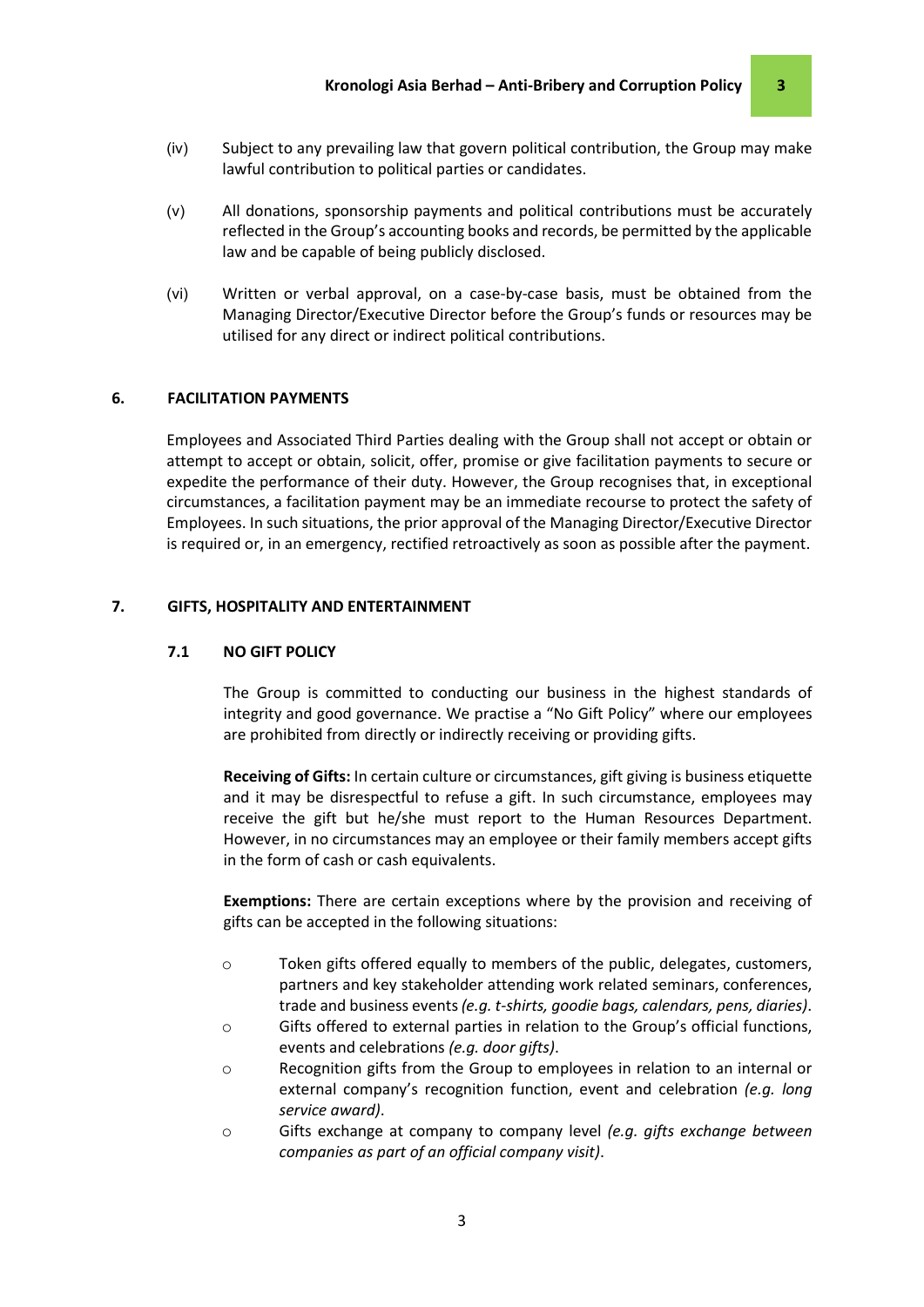## 7.2 HOSPITALITY AND ENTERTAINMENT

This Policy does not prohibit giving or accepting hospitality and entertainment arrangement, so long as it is reasonable and appropriate to do so in the circumstances that do not influence business decisions. Any such business courtesies offered or received that are transacted on behalf of the Group must be approved in accordance with the Group's Limits of Authority.

The following criteria are to be considered when giving or accepting any hospitality and entertainment arrangement:

- o reasonable in value;
- o transparent;
- o infrequent in nature;
- o not given to influence or obtain an unfair advantage; and
- o respectful and customary.

Hospitality and entertainment arrangements may consist of meals, travel or transportation, accommodation, entertainment and recreation in relation to the following circumstances:-

- (i) participation at work-related conferences, seminars and/or business events;
- (ii) gratitude for hosting business events, conferences and/or seminars; and
- (iii) business situations or to all participants and attendees for example, work related seminars, conferences, trade and business events.

As a general principle, employees are expected to exercise due care and judgement in receiving or providing gifts according to the policies above and to uphold highest standards of integrity, avoid conflicts of interest and comply with applicable rules and regulations as well as the Company's code of conduct. Employees shall not accept or provide gifts, hospitality and entertainment arrangements to a third party if it is made with the intention of influencing the third party to obtain or retain business, or in exchange for favours or benefits. In addition, lavish or unreasonable gifts as well as hospitality and entertainment arrangements should not be accepted.

All persons who are subject to this Policy shall observe and refer to our latest available Employee's Handbook and corresponding updates from time to time.

#### 8. CONFLICTS OF INTEREST

Employees shall not use their official position, confidential information, assets and other resources for their personal gain or for the advantage of their family and associates.

Should Employees encounter a conflict-of-interest situation, they are required to disclose the said situation according to the terms of the Employee's Handbook.

4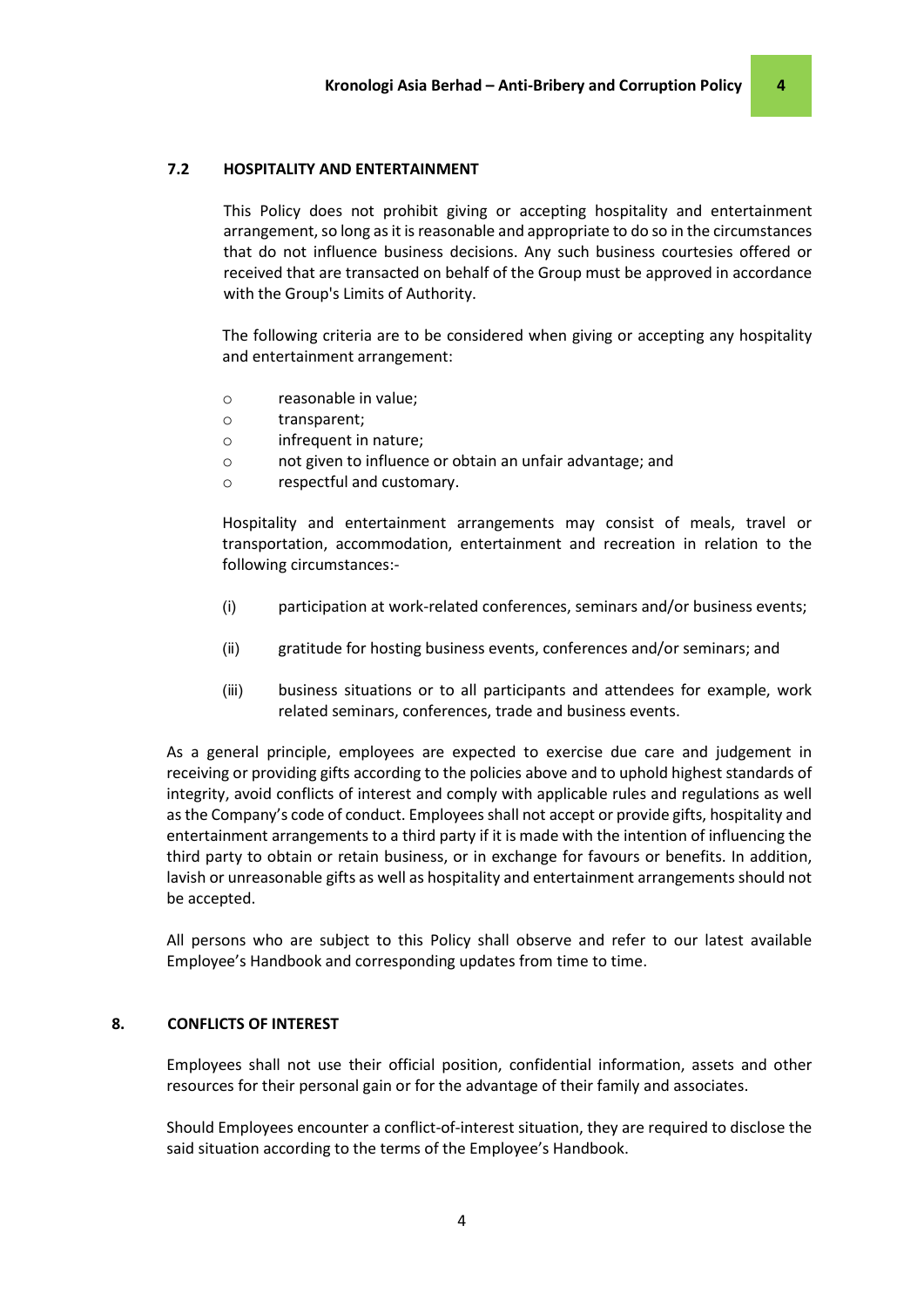#### 9. ASSOCIATED THIRD PARTIES

- (i) Associated Third Parties are expected to abide by ethical business practices and avoid corrupt practices, including bribery.
- (ii) Associated Third Parties acting on behalf of the Group must contractually agree to abstain from bribery and corrupt practices.
- (iii) Associated Third Parties are required to sign a declaration confirming they have been provided with a copy of the Policy and that they undertake to abide by the provisions of the Policy directly or indirectly applicable to them.
- (iv) Appropriate assessment shall be conducted on Associated Third Parties acting on behalf of the Group to ensure the business and background of the potential business partners are free from bribery elements or conflict of interest prior to procurement process with the duly completed declaration form submitted to the Group.
- (v) If there are suspicions of bribery and corruption on the part of the Associated Third Parties in their dealings with the Group, the Group reserves the right to seek an alternative supplier for the goods or services.

#### 10. COMMUNICATION AND TRAINING

The Group will on a continuing basis provide specific and regular training in relation to anticorruption and bribery laws, and compliance with this Policy, for all new and existing Employees.

This Policy is published on the Company's website and awareness is reinforced through emails, newsletters and the Employee's Handbook.

All Employees are deemed to have read, understood and will abide by the Policy when HR has emailed the Policy directly or via the Employee's Handbook to employees.

#### 11. CONFIDENTIALITY AND PROTECTION

Any individual who knows of, or suspects, a violation of this Policy, is encouraged to whistle blow or report the concerns through the mechanism set out under the Group's Whistle Blowing Policy. The provision, protection and procedures of the Whistle Blowing Policy for reporting of violations of this Policy are available on the Company's website.

No individual will be discriminated against or suffer any sort or manner of retaliation for raising genuine concerns or reporting in good faith on violations or suspected violations of this Policy. All reports will be treated confidentially.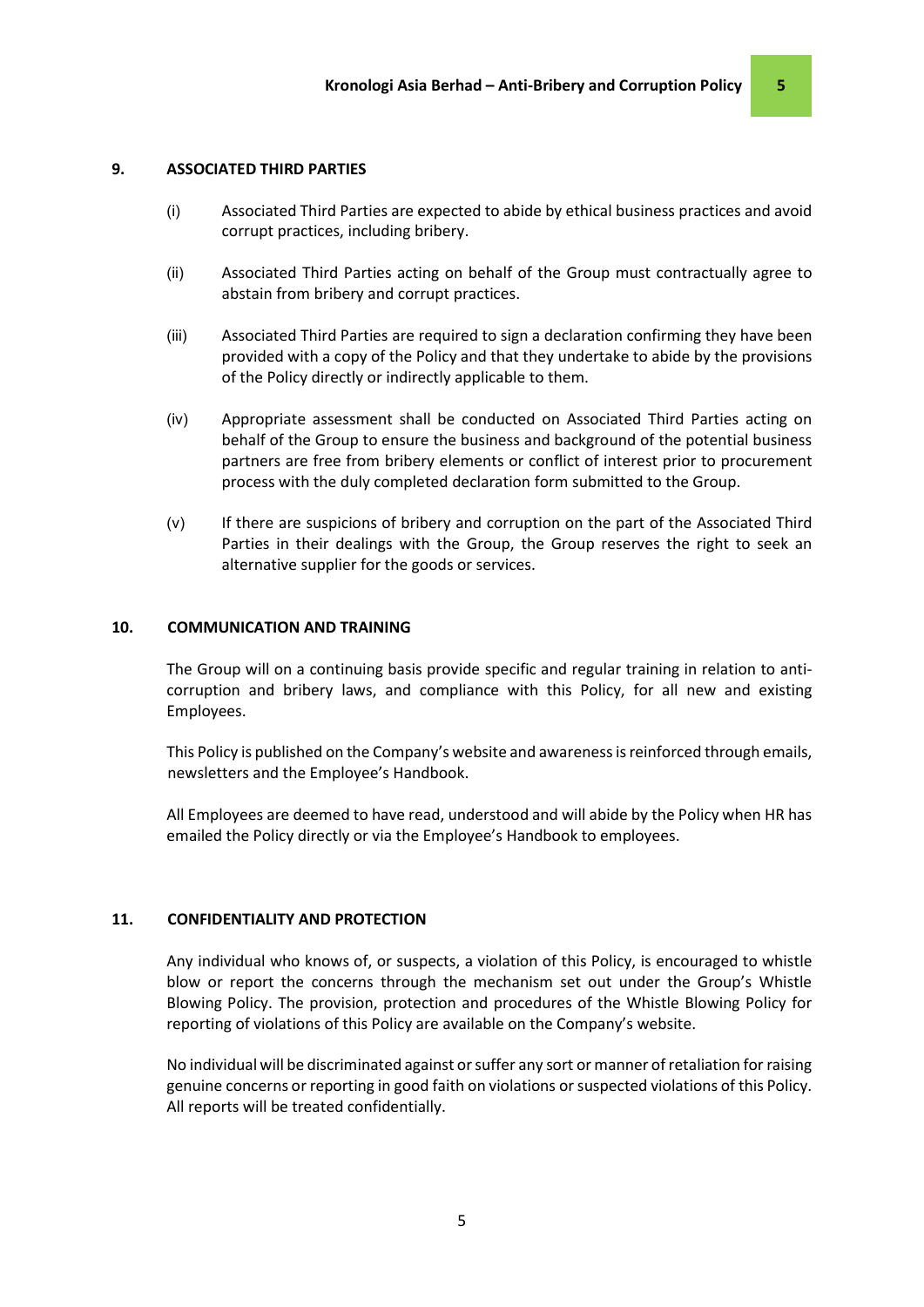#### 12. MONITORING AND REVIEW

Employees and the Associated Third Parties are responsible for the success of this Policy and should ensure adherence to this Policy, as well as the provisions it provides for disclosure of any suspected danger or wrongdoing.

Internal control systems and procedures of the Group will be subject to regular audits to provide assurance that they are effective in countering corruption and bribery.

The Company will conduct regular risk assessments to identify identified bribery and corruption risks facing the business, set anti-bribery and corruption objectives and assess the effectiveness of existing controls in achieving those objectives.

#### 13. RECORDS-KEEPING

It is important that proper and complete records be maintained of all payments made to third parties in the usual course of business as these would serve as evidence that such payments were bona fide, and not linked to corrupt and/or unethical conduct. All accounts, invoices, documents and records relating to dealings with Associated Third Parties are maintained and recorded with accuracy and completeness.

All expenses claims relating to gifts or entertainment made to third parties must be submitted in accordance with the Group's reimbursement procedures and/or applicable policy and specifically recorded the reasons for such expenditure.

All documents, accounts and records relating to dealings with the third parties, such as customers, suppliers and business contracts, should be prepared and maintained with strict accuracy and completeness. No accounts should be kept "off-book" to facilitate or conceal improper payments.

The Group will also maintain records of relevant declarations submitted by Employees and Associated Third Parties to ensure that all persons subjected to this Policy comply with the requirements.

#### 14. COMPLIANCE TO THE LAW

The Group will comply with all applicable laws, rules and regulations of the governments, commissions and exchanges in jurisdictions within which the Group operates. Employees are expected to understand and comply with the MACC Act 2009 (including any amendments thereof). The Group reserves the right to report any actions or activities suspected of being criminal in nature to the police or other relevant authorities.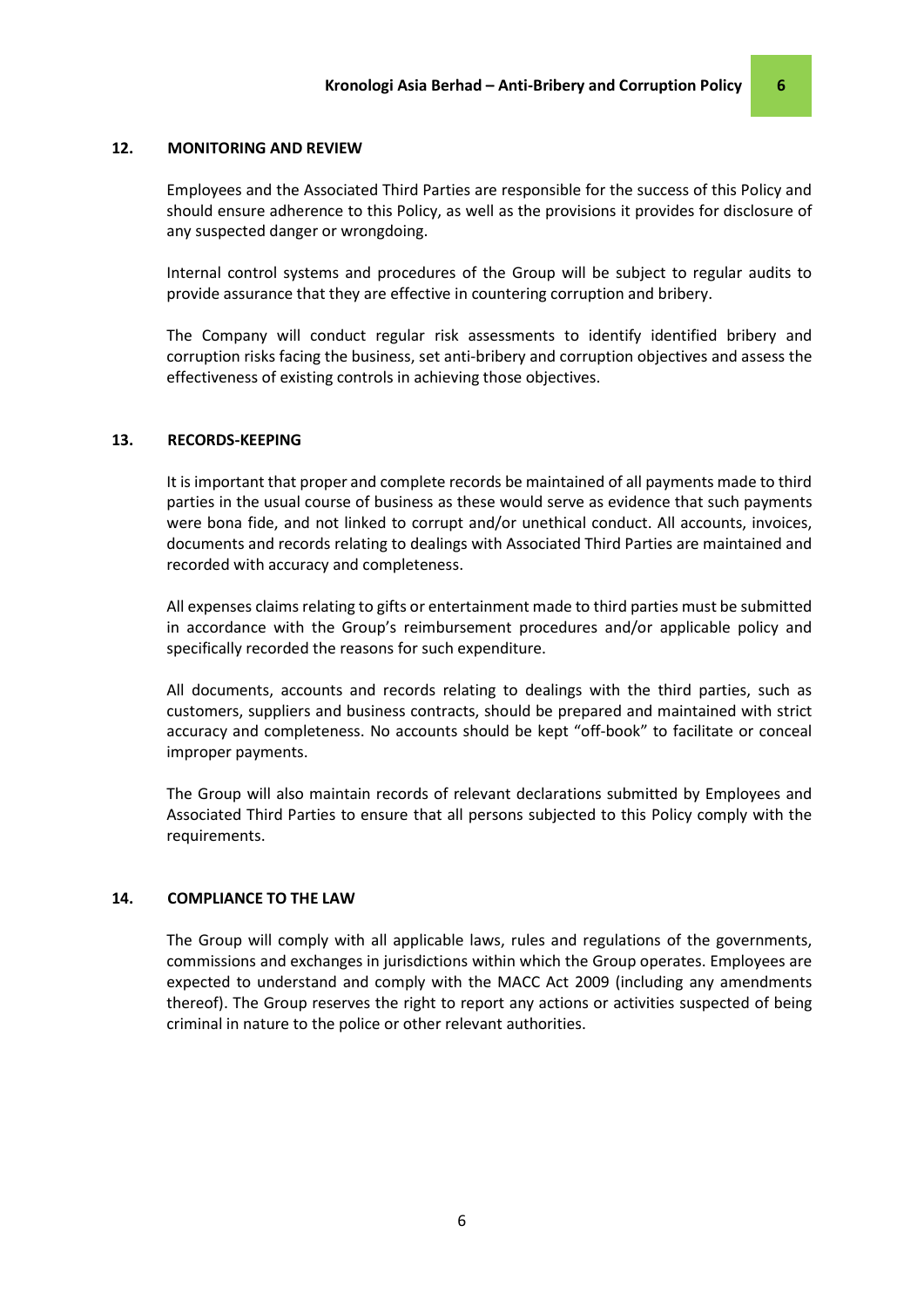## 15. PERIODIC REVIEW

This Policy will be reviewed at least once every three (3) years to ensure its effectiveness and consistency with the governing legislation and regulatory requirements, or more frequently should there be material changes to the said legislation and regulations or circumstance of the business, if any.

#### 16. BOARD APPROVAL

This Policy was reviewed and approved by the Board of Directors of the Company on 1 June 2020.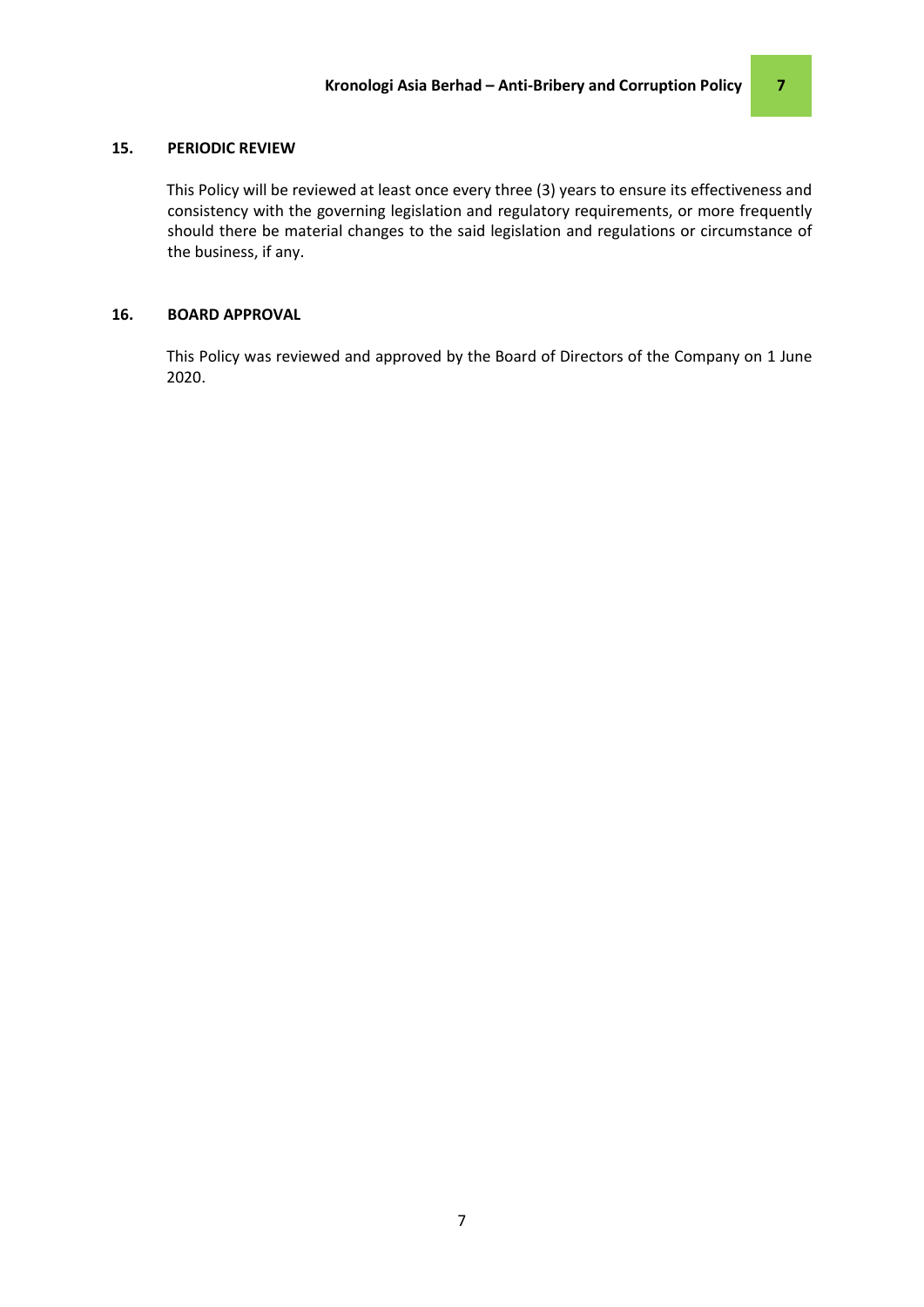# Sample – for reference

# DECLARATION FORM (Employee)

I, \_\_\_\_\_\_\_\_\_\_\_\_\_\_\_\_\_, declare that I have read and understood the contents of Kronologi Asia Berhad's Anti-Bribery and Corruption Policy ("Policy").

I hereby undertake to comply with the provisions and requirements set out in the Policy.

Declared by,

| Name                |  |
|---------------------|--|
| NRIC / Passport No. |  |
| Designation         |  |
| Department          |  |

\_\_\_\_\_\_\_\_\_\_\_\_\_\_\_\_\_\_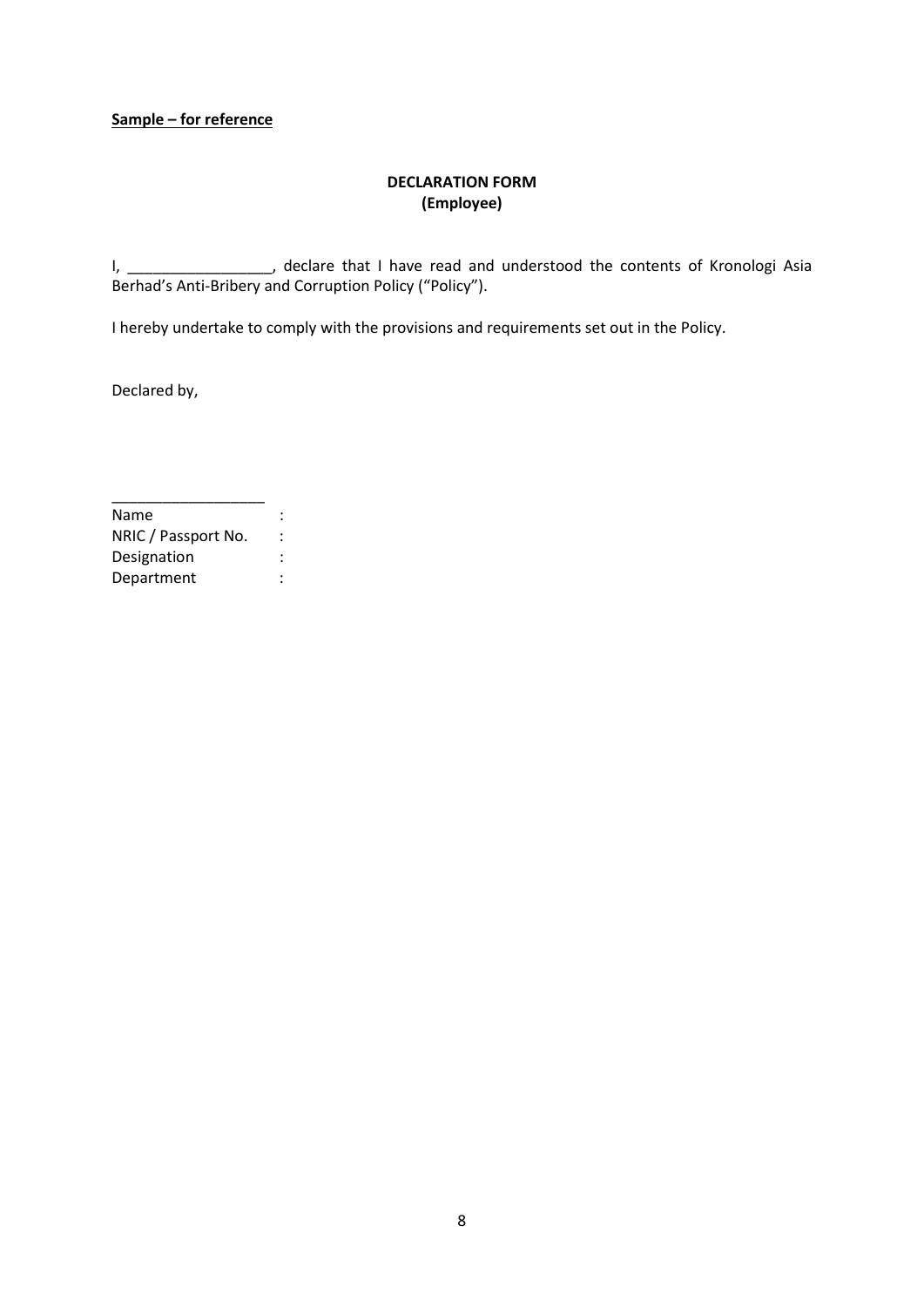# Sample- for reference

# DECLARATION FORM (ASSOCIATED THIRD PARTY)

- (i) We are the contractors / vendors / suppliers / agents / consultants / joint-venture partners / intermediaries\* of Kronologi Asia Berhad ("the Company"), all subsidiaries, joint venture companies and associates ("the Group").
- (ii) We confirm that we have been provided with a copy of the Company's Anti-Bribery and Corruption Policy ("Policy") and undertake to abide by the provisions of the Policy directly or indirectly applicable to us.
- (iii) We further undertake to promptly inform the Company of any actual or suspected / alleged breach of the Policy involving the Company Directors or Employees (as defined in the Policy) and cooperate with the Company in any investigation of such a breach.
- (iv) We acknowledge that the provisions as stated in this declaration form shall form part of the terms and conditions of our appointment and / or contract of service and, if we are found to have breached the Policy, the Company has the right to suspend or terminate the contract / agreement and disqualify us from tendering for future contracts.

\* Please delete where not applicable.

Declared by,

| Name of Authorised Signatory |  |
|------------------------------|--|
| NRIC / Passport No.          |  |
| Designation                  |  |
| Company                      |  |
| Date                         |  |
|                              |  |
| Company Stamp                |  |

\_\_\_\_\_\_\_\_\_\_\_\_\_\_\_\_\_\_\_\_\_\_\_\_\_\_\_\_\_\_